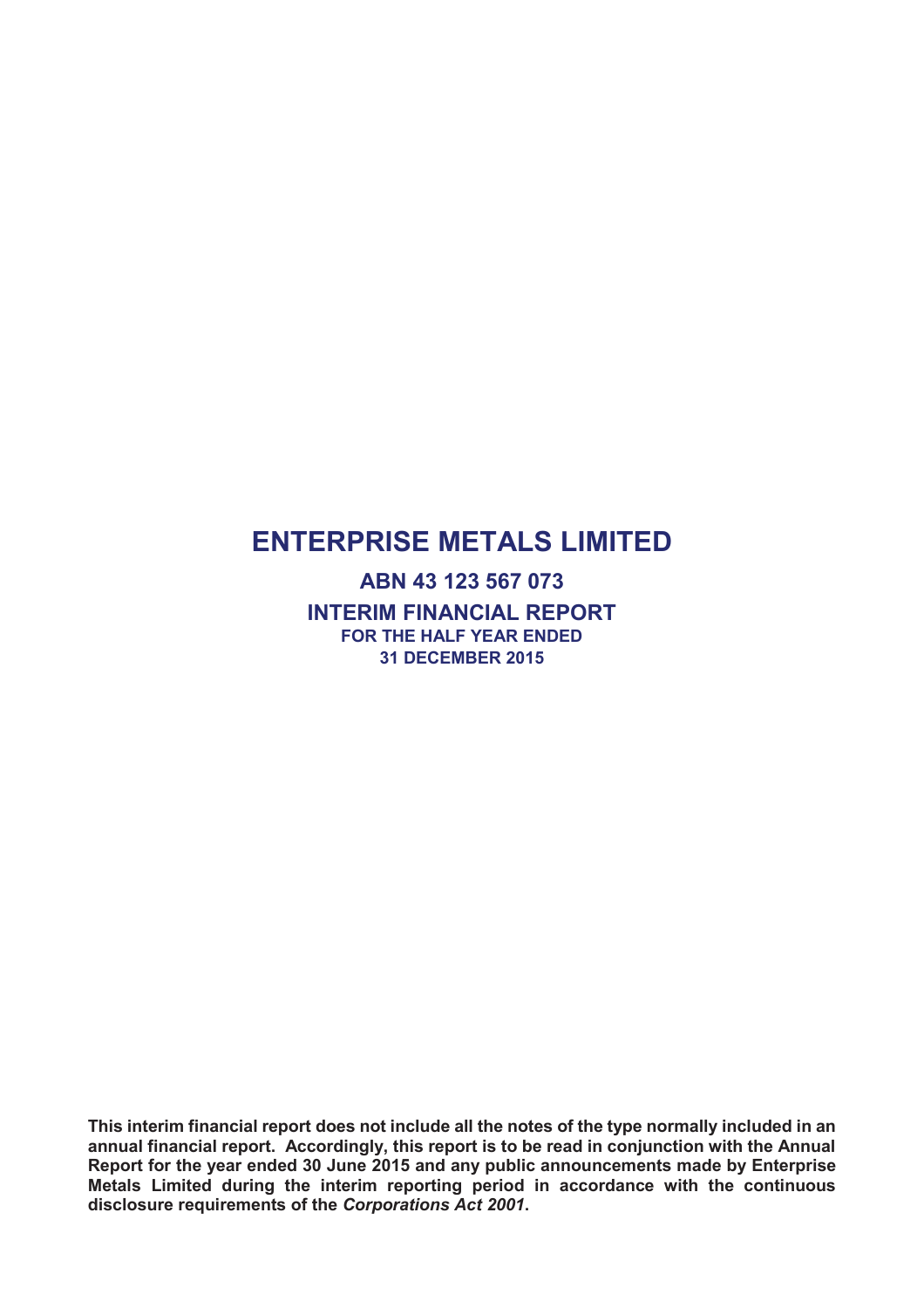#### **31 DECEMBER 2015**

| <b>Contents</b>                                                                          | Page    |
|------------------------------------------------------------------------------------------|---------|
|                                                                                          |         |
| <b>DIRECTORS' REPORT</b>                                                                 | 4       |
| <b>AUDITOR'S INDEPENDENCE DECLARATION</b>                                                | 7       |
| <b>CONSOLIDATED STATEMENT OF PROFIT OR LOSS AND OTHER</b><br><b>COMPREHENSIVE INCOME</b> | 8       |
| <b>CONSOLIDATED STATEMENT OF FINANCIAL POSITION</b>                                      | 9       |
| <b>CONSOLIDATED STATEMENT OF CHANGES IN EQUITY</b>                                       | 10      |
| <b>CONSOLIDATED STATEMENT OF CASH FLOWS</b>                                              | 11      |
| NOTES TO THE CONSOLIDATED FINANCIAL STATEMENTS                                           | $12 \,$ |
| <b>DIRECTORS' DECLARATION</b>                                                            | 17      |
| <b>INDEPENDENT AUDITOR'S REVIEW REPORT TO THE MEMBERS</b>                                | 18      |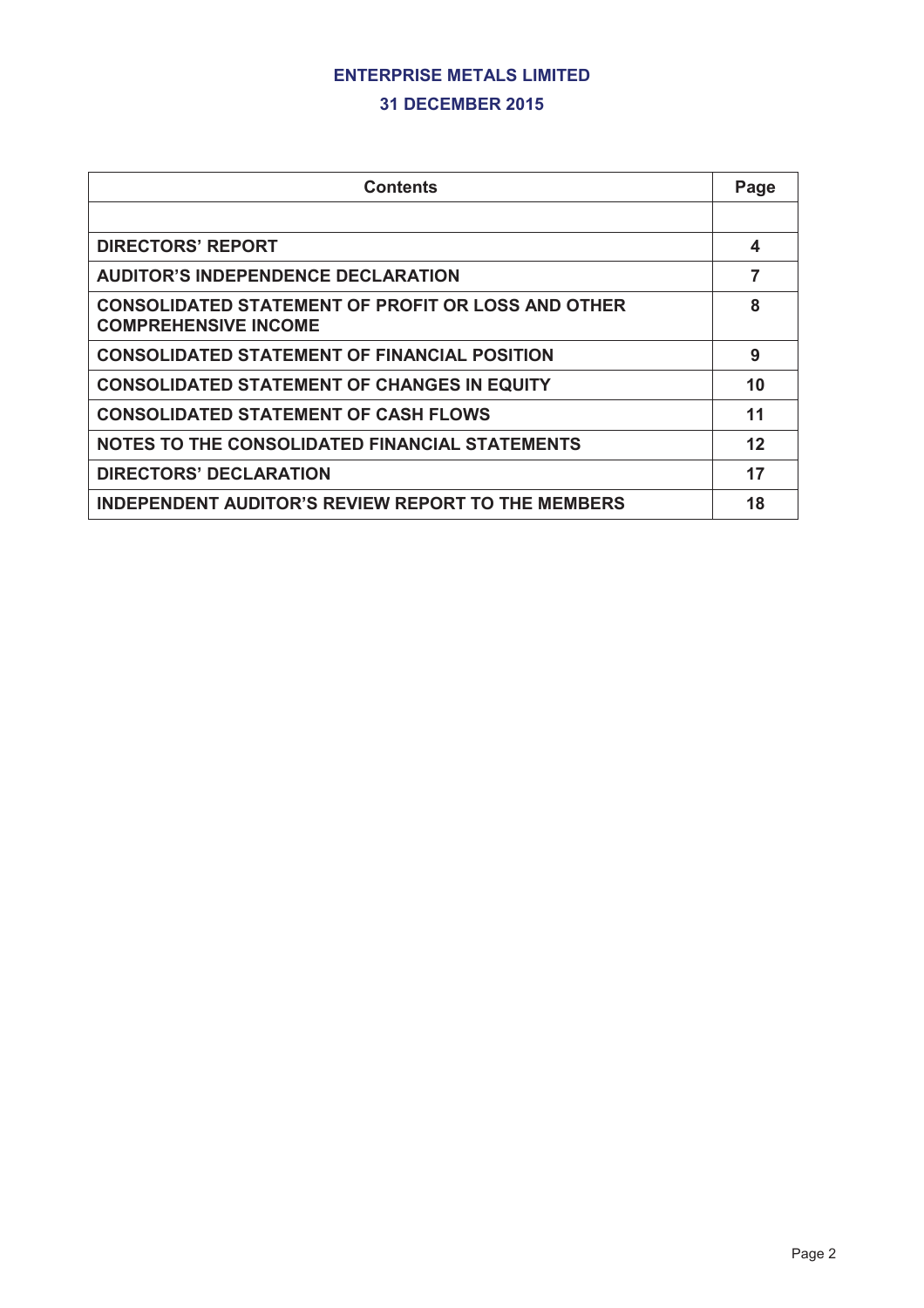#### **CORPORATE DIRECTORY**

#### **Directors**

Dr Jingbin Wang Mr Dermot Ryan Dr Allan Trench

Non-Executive Chairman Managing Director Non-Executive Director

## **Company Secretary**

Ms Susan Hunter

#### **Principal registered office**

Suite 2 91 Hay Street SUBIACO WA 6005 Telephone 08 9381 2808 Facsimile 08 9381 5545 Website: www.enterprisemetals.com.au email: info@enterprisemetals.com.au

#### **Auditor**

Grant Thornton Audit Pty Ltd Level 1 10 Kings Park Road West Perth WA 6005 Telephone 08 9480 2000 Facsimile 08 9322 7787 Website: www.grantthornton.com.au Email: info.wa@au.gt.com

#### **Share Registry**

Computershare Registry Services Level 2, 45 St Georges Terrace Perth WA 6000

#### **Australian Securities Exchange**

ASX Code – ENT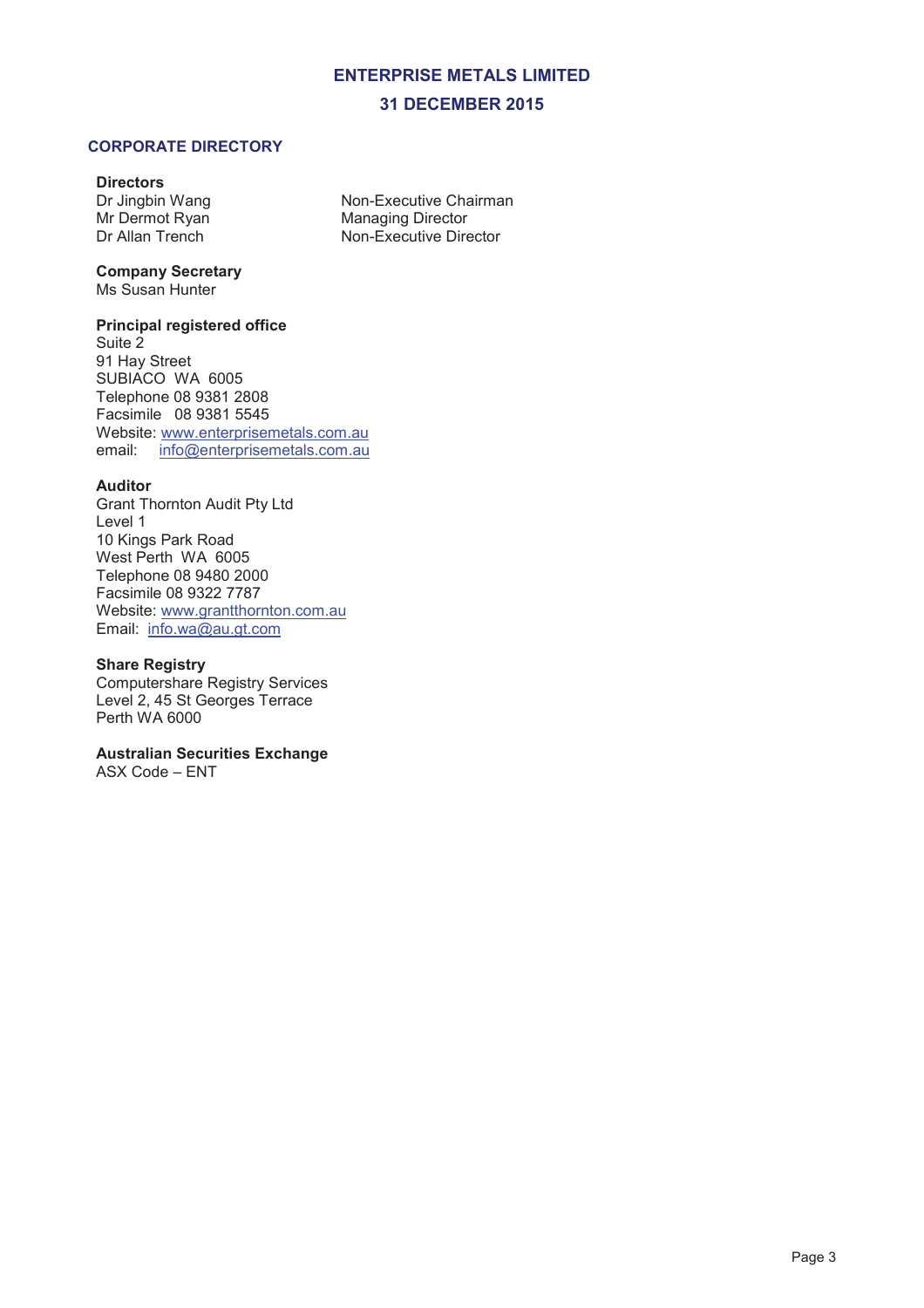#### **DIRECTORS' REPORT**

Your Directors submit their report on the consolidated entity consisting of Enterprise Metals Limited ('Enterprise" or the "Company') and the entities it controlled at the end of, or during, the half-year ended 31 December 2015.

#### **DIRECTORS**

The names of the Directors who held office during or since the end of the half-year are: Dr Jingbin Wang Dermot Ryan Dr Allan Trench

#### **REVIEW AND RESULTS OF OPERATIONS**

A summary of consolidated revenues and results for the half-year is set out below:

|                                                | 2015                              |             | 2014            |               |                |  |
|------------------------------------------------|-----------------------------------|-------------|-----------------|---------------|----------------|--|
|                                                | <b>Results</b><br><b>Revenues</b> |             | <b>Revenues</b> |               | <b>Results</b> |  |
|                                                |                                   |             |                 |               |                |  |
| Consolidated entity revenues and profit/(loss) | 27.141                            | (1,982,933) | 66.417          | (2, 149, 111) |                |  |

#### **REVIEW OF OPERATIONS**

The consolidated entity ("Enterprise" or "the Company") recorded an operating loss after income tax for the half year ended 31 December 2015 of \$1,982,933 compared to the 31 December 2014 operating loss after income tax of \$2,149,111. The result for the half year ended 31 December 2015 included exploration writeoffs totalling \$1,758,345 (31 December 2014: \$1,628,136) primarily related to the consolidated entities exploration on the Doolgunna and Fraser Range exploration projects.

During the half-year the consolidated entity incurred a total of \$584,229 on exploration expenditure. A significant proportion of this exploration expenditure was directed to the Doolgunna copper/zinc/gold project.

At Doolgunna, the Company's activities focused on generating volcanic hosted and sediment hosted base metal drill targets. Extensive Moving Loop Electromagnetic (MLEM) geophysical surveys were completed at the Vulcan prospect area, and the Borg and Bono prospects.

The Vulcan MLEM survey identified a significant discrete basement conductor ("Vulcan West") located in the volcano-sedimentary stratigraphy of the Narracoota/Karalundi Formations, in a similar stratigraphic position to Sandfire Resources NL's DeGrussa and Monty massive sulphide copper deposits. The conductor was modelled to have a strike length of approximately 380 metres.

Following modelling, one deep reverse circulation (RC) drill hole VWRC001 was drilled into the conductor. From 81m to 192m downhole, a medium grained dolerite, with weak-medium pervasive chlorite-epidote alteration, along with weak-moderate silicification was intersected. The hole then intersected a 64m thick (downhole) zone of alteration consisting of interbedded green-grey shale and **fine-grained dolerite, with red jasper** occurring in or at the boundary with shale before entering an interbedded sulphide-rich shale unit with minor dolerite from 256 to 296m.

The zone from 192 to 256m which displayed red jasper alteration with associated sulphides (including trace chalcopyrite) is considered to be a potential ore horizon.

In February 2016, down hole electromagnetic (DHEM) surveying of hole VWRC001 was undertaken. The processed DHEM data suggests the strike length for the rotated modelled plate is approximately 200m, which leaves approximately 130m strike length of the modelled plate untested by drilling. Given the highly variable nature and geometry of the DeGrussa and Monty massive sulphide bodies, a new drill hole has been proposed to intersect the plate (conductive body) at 280m depth. The drilling of this second hole is subject to funding, rig availability and weather.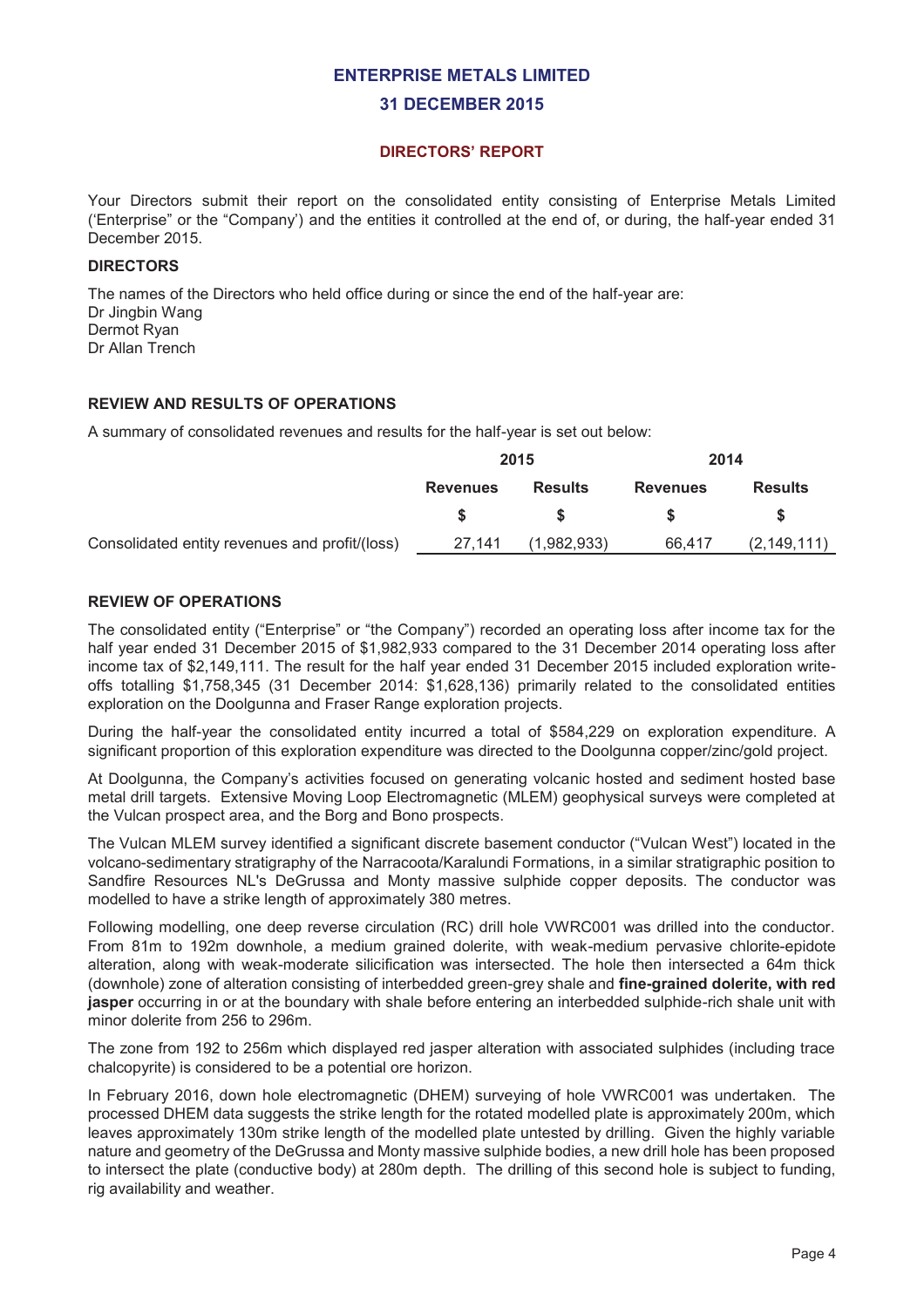#### **31 DECEMBER 2015**

#### **DIRECTORS' REPORT**

At the Borg Prospect, MLEM surveys defined two strong basement conductors (Borg and Bono). Nine RC holes were drilled to test the Borg target but due to heavy water inflows the drill holes fell short of their target. Nonetheless, the Borg 1m RC assays show anomalous base metal values consistent with orogenic base metal fluids invading sedimentary strata.

Further and deeper drill testing of both Borg and Bono SEDEX style targets is recommended for 2016, and the Company has been advised that it has been awarded up to \$200,000 for a deep drill test of the Bono SEDEX MLEM target under the WA Government's Co-funded Drilling Program.

At the Fraser Range Ni/Cu Project, the Company's joint venture partner Apollo Minerals Ltd ("Apollo", ASX: AON, 70%, ENT: 30% free carried to completion of bankable feasibility study) completed MLEM surveys at the Oceanus and Plato prospects. At Plato, Apollo reported that a deep conductive body had been modelled to the north of Enterprise's 2014 drill section which contained magmatic nickel sulphides.

At the Darlot Cu/Zn/Au Project, the Company's joint venture partner Independence Group NL ("Independence", ASX: IGO, earning 51% interest) reported to Enterprise that it had carried out aircore drilling and MLEM surveys at a number of prospects, with conductive bodies modelled at the 20ft Well and Jarrah Well Prospects. Due to budgetary constraints, IGO has signalled that it plans to withdraw from the joint venture, subject to negotiation of suitable withdrawal terms.

During the half-year, the Company completed a capital raising \$650,000 (before costs), comprised of the placement of 19,696,971 fully paid ordinary shares at 3.3 cents per share to strategic, professional and sophisticated investors under the Company's ASX Listing Rule 7.1, 15% placement capacity. The placement was undertaken to fund the MLEM surveys and drilling at Doolgunna.

An additional 480,000 fully paid ordinary shares were issued at 3.3 cents per share for a total amount of \$15,840 in consideration of services rendered by contractors to the Company, and 2,000,000 options exercisable at \$0.05 each on or before 10 August 2017 were issued for a value of \$75,708 per a Black Scholes valuation in consideration of consultancy investor relations services provided to the Company.

On 15 January 2016, an additional 625,000 fully paid ordinary shares in Enterprise were issued at nil cost per share in lieu of 50% of outstanding 2015 Director's fees, as approved by shareholders at the 2015 Annual General Meeting held on 24 November 2015.

The Company's cash position at the end of the half-year was \$255,568. The consolidated entity's cash position will be further supplemented by a refund pertaining to Research and Development activities from the Australian Tax Office of \$84,000.

On 17 February 2016, the Company announced to the ASX that the Company was offering to eligible shareholders new ENT shares at an issue price of \$0.018 per new ENT share by way of a Shareholder Purchase Plan (SPP) to raise up to \$500,000, this represents an approximately 20% discount to the 20 day VWAP of ENT shares. On 9 March 2016 the SPP was extended to the 21 March 2016 to provide additional time to shareholders to apply for shares under the plan. The SPP is progressing well with funds raised to be applied towards exploration work at the Company's exploration projects, including ground EM surveying at the Ruby Prospect at Doolgunna, to be followed by drill testing where appropriate, and to cover the costs of the capital raising and provide working capital.

In addition to the funds raised via the SPP, the Company's major shareholder, SinoTech (Hong Kong) Corporation Limited ("SinoTech") has accepted an offer to take up a placement of 5.555 million fully paid ordinary shares in Enterprise (under the Company's available ASX Listing Rule 15% capacity) also at \$0.018 per share raising a total of \$100,000. SinoTech has confirmed that it will not be participating in the SPP.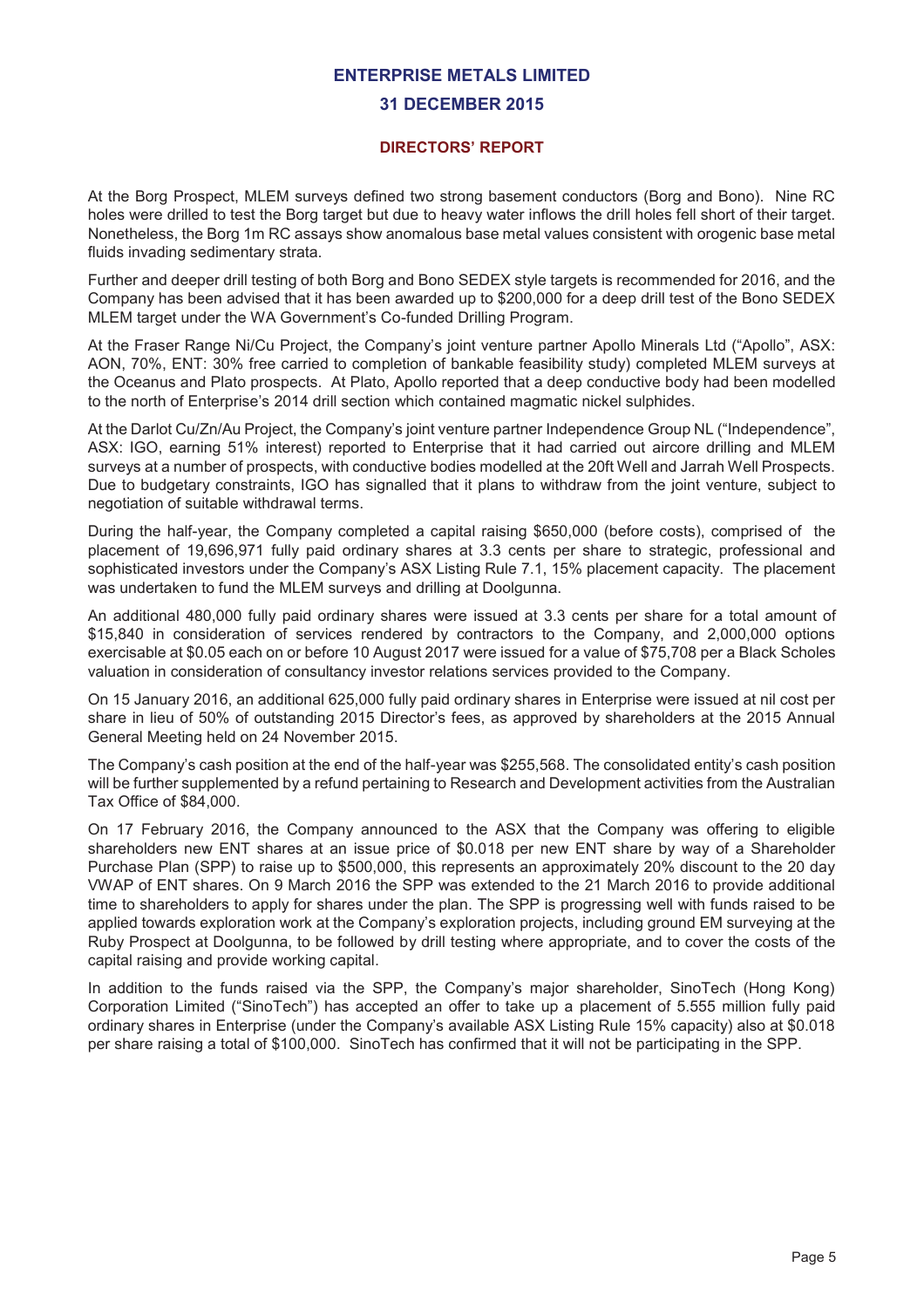#### **AUDITOR'S INDEPENDENCE DECLARATION**

A copy of the auditor's independence declaration as required under section 307C of the *Corporations Act 2001* is set out on the next page.

This report is made in accordance with a resolution of Directors.

9M Ryan.

**Dermot Ryan**  Managing Director

Perth, 15 March 2016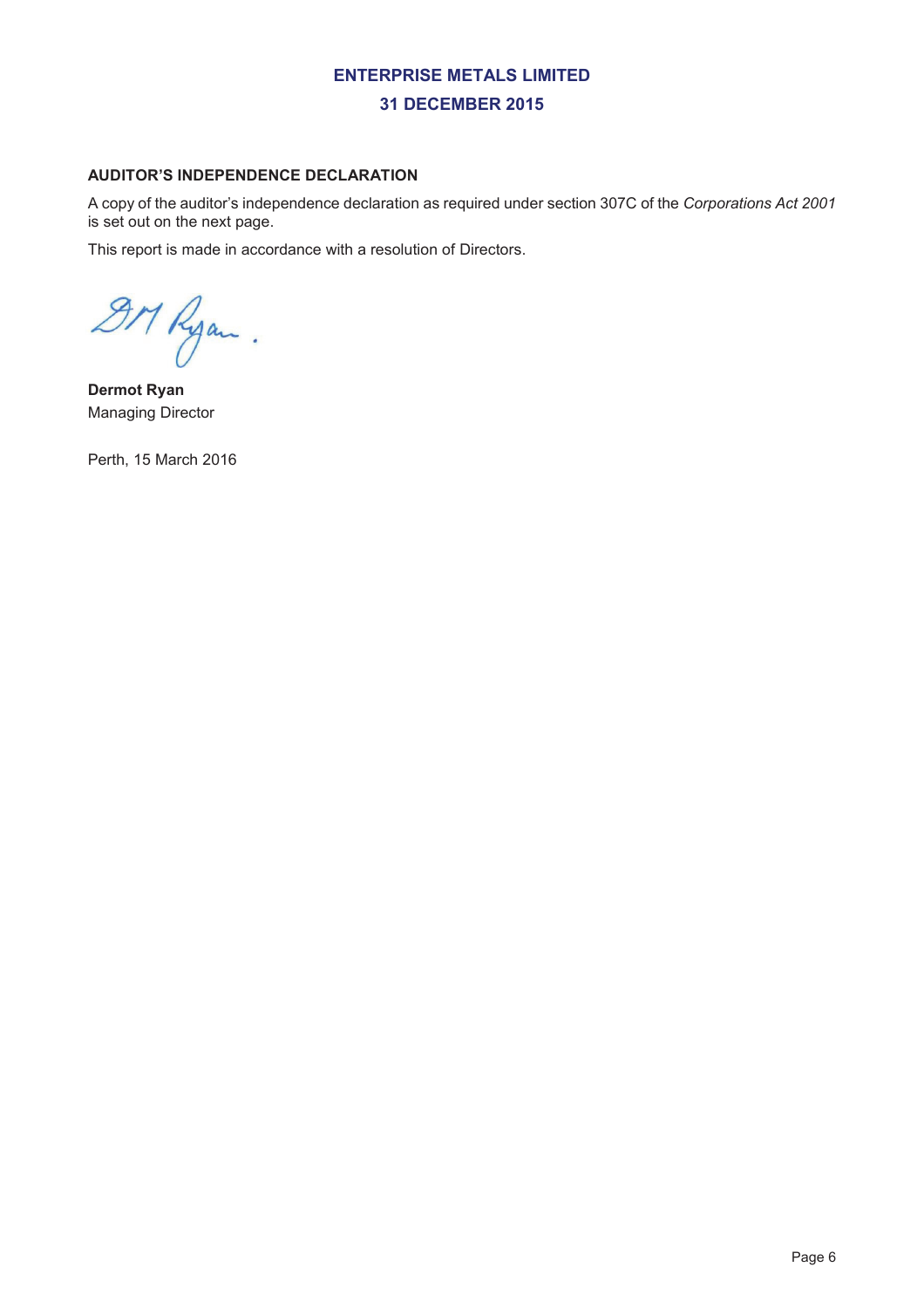

Level 1 10 Kings Park Road West Perth WA 6005

Correspondence to: PO Box 570 West Perth WA 6872

**T** +61 8 9480 2000 **F** +61 8 9322 7787 **E** info.wa@au.gt.com **W** www.grantthornton.com.au

#### Auditor's Independence Declaration To The Directors of Enterprise Metals Limited

In accordance with the requirements of section 307C of the Corporations Act 2001, as lead auditor for the review of Enterprise Metals Limited for the half-year ended 31 December 2015, I declare that, to the best of my knowledge and belief, there have been:

- a No contraventions of the auditor independence requirements of the Corporations Act 2001 in relation to the review; and
- b No contraventions of any applicable code of professional conduct in relation to the review.

GRANT ThORNTON

GRANT THORNTON AUDIT PTY LTD Chartered Accountants

NU

M A Petricevic Partner - Audit & Assurance

Perth, 15 March 2016

Grant Thornton Audit Pty Ltd ACN 130 913 594 a subsidiary or related entity of Grant Thornton Australia Ltd ABN 41 127 556 389

'Grant Thornton' refers to the brand under which the Grant Thornton member firms provide assurance, tax and advisory services to their clients and/or refers to one or more member firms, as the context requires. Grant Thomton Australia Ltd is a member firm of Grant Thomton International Ltd (GTIL). GTIL and the member firms are not a worldwide partnership. GTIL and each member firm<br>is a separate legal entity. Ser are not liable for one another's acts or omissions. In the Australian context only, the use of the term 'Grant Thornton' may refer to Grant Thornton Australia Limited ABN 41 127 556 389 and its<br>Australian subsidiaries and

Liability limited by a scheme approved under Professional Standards Legislation. Liability is limited in those States where a current scheme applies.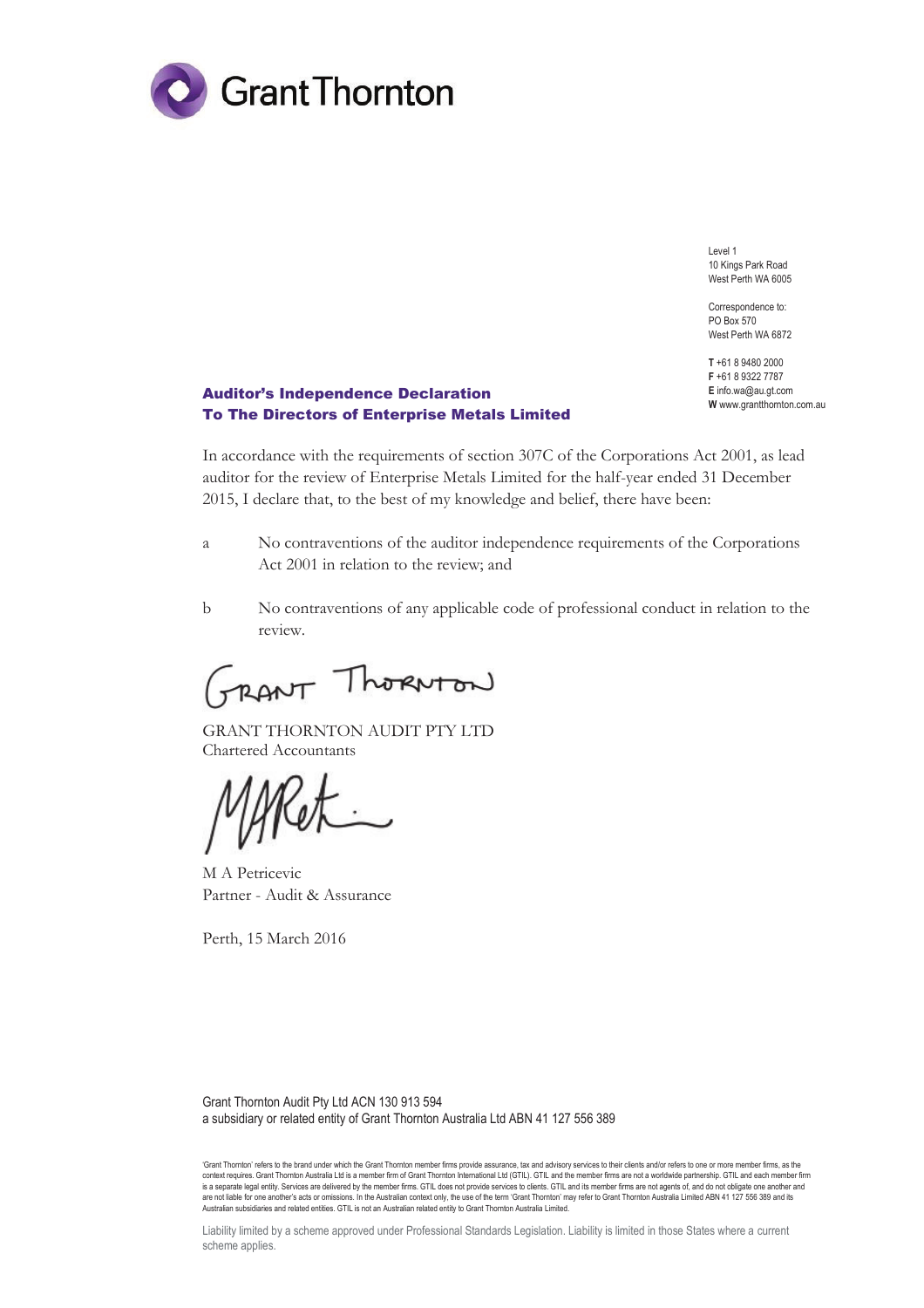#### **31 DECEMBER 2015**

#### **CONSOLIDATED STATEMENT OF PROFIT OR LOSS AND OTHER COMPREHENSIVE INCOME FOR THE HALF-YEAR ENDED 31 DECEMBER 2015**

|                                                                                                                                                                                                                                                                                                                                                                                  | Half-year   |                           |                                 |  |
|----------------------------------------------------------------------------------------------------------------------------------------------------------------------------------------------------------------------------------------------------------------------------------------------------------------------------------------------------------------------------------|-------------|---------------------------|---------------------------------|--|
|                                                                                                                                                                                                                                                                                                                                                                                  |             | 2015                      | 2014                            |  |
|                                                                                                                                                                                                                                                                                                                                                                                  | <b>Note</b> | \$                        | \$                              |  |
| <b>REVENUE</b>                                                                                                                                                                                                                                                                                                                                                                   |             |                           |                                 |  |
| Interest received                                                                                                                                                                                                                                                                                                                                                                |             | 5,387                     | 11,983                          |  |
| Other income                                                                                                                                                                                                                                                                                                                                                                     |             | 21,754                    | 54,434                          |  |
| <b>EXPENDITURE</b>                                                                                                                                                                                                                                                                                                                                                               |             |                           |                                 |  |
| Accounting and audit fees                                                                                                                                                                                                                                                                                                                                                        |             | (9,599)                   | (25, 362)                       |  |
| Share registry and listing fees                                                                                                                                                                                                                                                                                                                                                  |             | (33, 571)                 | (47, 925)                       |  |
| Employee benefits expense                                                                                                                                                                                                                                                                                                                                                        |             | (43, 332)                 | (74, 766)                       |  |
| Corporate and consulting fees                                                                                                                                                                                                                                                                                                                                                    |             | (62, 838)                 | (162, 732)                      |  |
| Computers and software                                                                                                                                                                                                                                                                                                                                                           |             | (8, 234)                  | (10, 800)                       |  |
| Depreciation                                                                                                                                                                                                                                                                                                                                                                     |             | (19, 888)                 | (43,099)                        |  |
| Insurance                                                                                                                                                                                                                                                                                                                                                                        |             | (12,069)                  | (14,067)                        |  |
| Investor relations                                                                                                                                                                                                                                                                                                                                                               |             | (7,935)                   | (6,669)                         |  |
| Legal fees                                                                                                                                                                                                                                                                                                                                                                       |             | (1,000)                   | (7,040)                         |  |
| Office equipment and supplies                                                                                                                                                                                                                                                                                                                                                    |             |                           | (545)                           |  |
| Office rental expense                                                                                                                                                                                                                                                                                                                                                            |             | (10, 498)                 | (87, 871)                       |  |
| Travel and accommodation                                                                                                                                                                                                                                                                                                                                                         |             | (5, 415)                  | (13, 632)                       |  |
| Impairment of available for sale financial assets                                                                                                                                                                                                                                                                                                                                |             |                           | (67, 500)                       |  |
| Impairment of capitalised exploration expenses                                                                                                                                                                                                                                                                                                                                   | 3           | (1,758,345)               | (1,628,136)                     |  |
| Other expenses                                                                                                                                                                                                                                                                                                                                                                   |             | (37, 350)                 | (25, 384)                       |  |
| (LOSS) BEFORE INCOME TAX EXPENSE                                                                                                                                                                                                                                                                                                                                                 |             | (1,982,933)               | (2, 149, 111)                   |  |
| Income tax expense                                                                                                                                                                                                                                                                                                                                                               |             |                           |                                 |  |
| (LOSS) FOR THE HALF-YEAR                                                                                                                                                                                                                                                                                                                                                         |             | (1,982,933)               | (2, 149, 111)                   |  |
|                                                                                                                                                                                                                                                                                                                                                                                  |             |                           |                                 |  |
|                                                                                                                                                                                                                                                                                                                                                                                  |             |                           |                                 |  |
|                                                                                                                                                                                                                                                                                                                                                                                  |             |                           |                                 |  |
|                                                                                                                                                                                                                                                                                                                                                                                  |             |                           |                                 |  |
|                                                                                                                                                                                                                                                                                                                                                                                  |             |                           |                                 |  |
|                                                                                                                                                                                                                                                                                                                                                                                  |             |                           |                                 |  |
|                                                                                                                                                                                                                                                                                                                                                                                  |             |                           |                                 |  |
| PERIOD ATTRIBUTABLE TO MEMBERS OF ENTERPRISE                                                                                                                                                                                                                                                                                                                                     |             |                           |                                 |  |
| <b>METALS LIMITED</b>                                                                                                                                                                                                                                                                                                                                                            |             | (1,971,433)               | (2,311,111)                     |  |
|                                                                                                                                                                                                                                                                                                                                                                                  |             |                           |                                 |  |
| <b>OTHER COMPREHENSIVE INCOME</b><br>Items that may be subsequently reclassified to profit or loss:<br>Changes in the fair value of available-for-sale financial assets<br>Reclassification of financial assets to profit or loss<br>OTHER COMPREHENSIVE INCOME, NET OF TAX<br>TOTAL COMPREHENSIVE PROFIT/(LOSS) FOR THE<br>Basic and diluted (loss) per share (cents per share) |             | 11,500<br>11,500<br>(0.7) | (162,000)<br>(162,000)<br>(0.8) |  |

The above consolidated statement of profit or loss and other comprehensive income should be read in conjunction with the accompanying notes.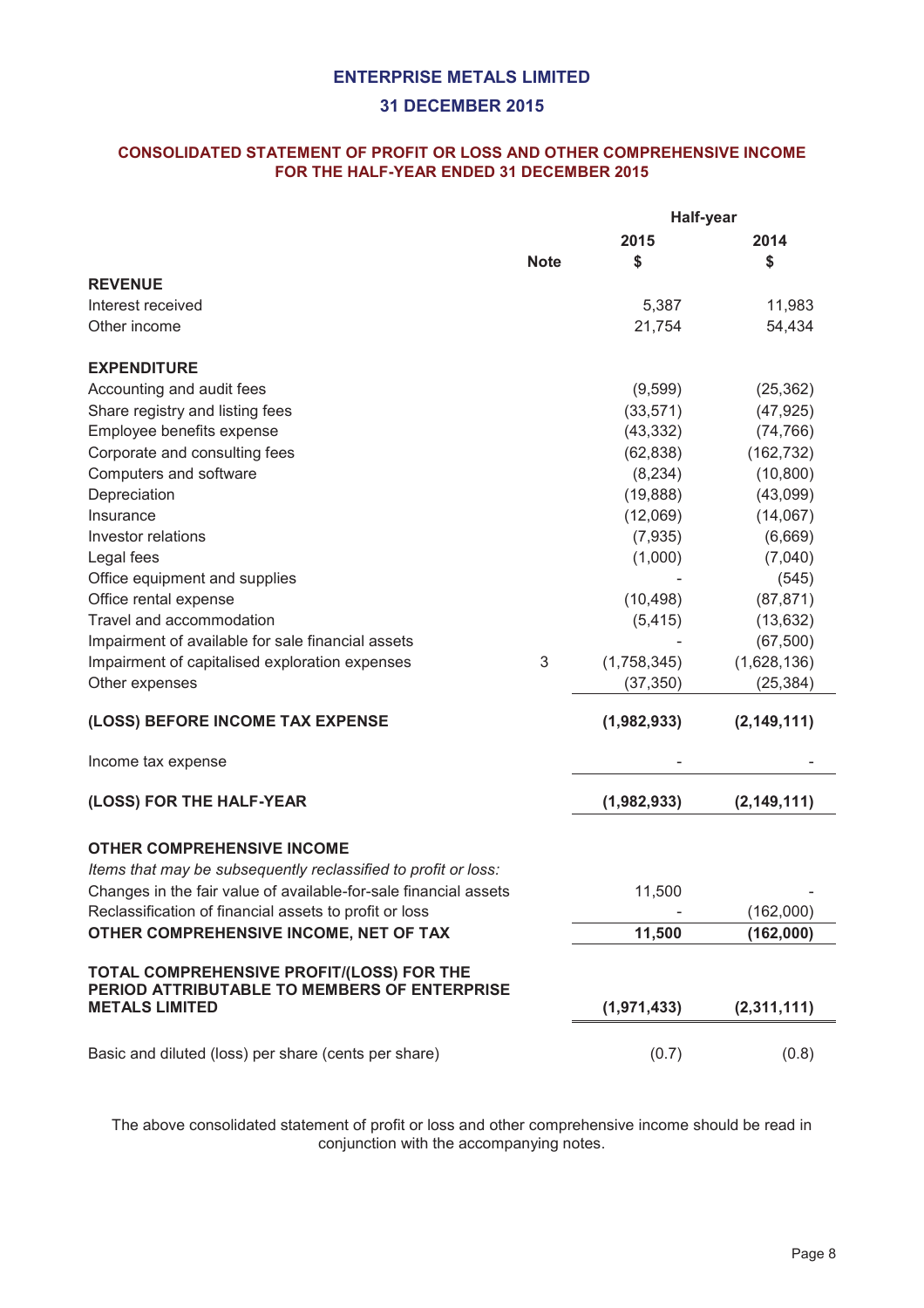#### **31 DECEMBER 2015**

#### **CONSOLIDATED STATEMENT OF FINANCIAL POSITION AS AT 31 DECEMBER 2015**

|                                     |             | 31 December    | 30 June      |
|-------------------------------------|-------------|----------------|--------------|
|                                     |             | 2015           | 2015         |
|                                     | <b>Note</b> | \$             | \$           |
| <b>CURRENT ASSETS</b>               |             |                |              |
| Cash and cash equivalents           |             | 255,568        | 304,111      |
| Trade and other receivables         |             | 93,344         | 183,840      |
| <b>TOTAL CURRENT ASSETS</b>         |             | 348,912        | 487,951      |
| <b>NON-CURRENT ASSETS</b>           |             |                |              |
| Available-for-sale financial assets |             | 357,000        | 345,500      |
| Plant and equipment                 |             | 25,473         | 17,937       |
| Intangible assets                   |             |                | 27,424       |
| Exploration and evaluation          | 3           | 7,467,802      | 8,641,918    |
| Other assets                        | 4           | 32,613         | 23,846       |
| <b>TOTAL NON-CURRENT ASSSETS</b>    |             | 7,882,888      | 9,056,625    |
| <b>TOTAL ASSETS</b>                 |             | 8,231,800      | 9,544,576    |
| <b>CURRENT LIABILITIES</b>          |             |                |              |
| Trade and other payables            |             | 252,593        | 301,541      |
| <b>TOTAL CURRENT LIABILITIES</b>    |             | 252,593        | 301,541      |
| <b>TOTAL LIABILITIES</b>            |             | 252,593        | 301,541      |
| <b>NET ASSETS</b>                   |             | 7,979,207      | 9,243,035    |
| <b>EQUITY</b>                       |             |                |              |
| Issued capital                      | $\sqrt{5}$  | 29,742,398     | 29,110,501   |
| Reserves                            |             | 6,106,655      | 6,019,447    |
| <b>Accumulated losses</b>           |             | (27, 869, 846) | (25,886,913) |
| <b>TOTAL EQUITY</b>                 |             | 7,979,207      | 9,243,035    |

The above consolidated statement of financial position should be read in conjunction with the accompanying notes.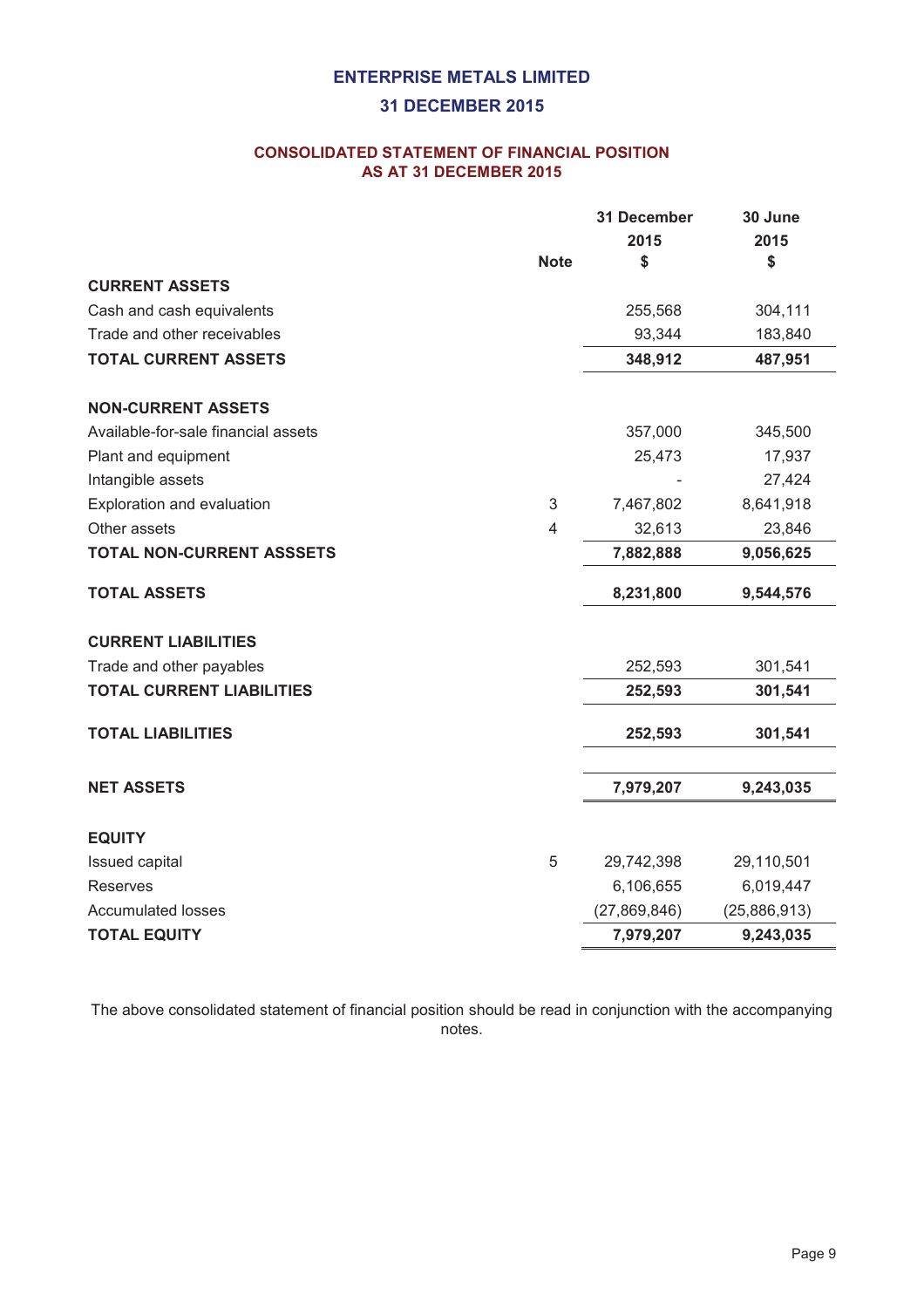#### **31 DECEMBER 2015**

#### **CONSOLIDATED STATEMENT OF CHANGES IN EQUITY FOR THE HALF-YEAR ENDED 31 DECEMBER 2015**

|                                                                                  |             | <b>Issued</b> | <b>Options</b>           | Available-for-<br><b>Sale Financial</b><br><b>Assets</b> | <b>Accumulated</b> |               |
|----------------------------------------------------------------------------------|-------------|---------------|--------------------------|----------------------------------------------------------|--------------------|---------------|
|                                                                                  | <b>Note</b> | Capital       | <b>Reserve</b>           | <b>Reserve</b>                                           | Losses             | <b>Total</b>  |
|                                                                                  |             | \$            | \$                       | \$                                                       | \$                 | \$            |
| <b>BALANCE AT 1 JULY 2014</b>                                                    |             | 28,760,278    | 6,019,447                | 162,000                                                  | (18, 546, 396)     | 16,395,329    |
| Loss for the half-year                                                           |             |               |                          |                                                          | (2, 149, 111)      | (2, 149, 111) |
| <b>OTHER COMPREHENSIVE</b><br><b>INCOME</b>                                      |             |               |                          |                                                          |                    |               |
| Other comprehensive income                                                       |             |               | $\overline{\phantom{m}}$ | (162,000)                                                |                    | (162,000)     |
| <b>TOTAL COMPREHENSIVE</b><br><b>INCOME</b>                                      |             |               |                          | (162,000)                                                | (2, 149, 111)      | (2,311,111)   |
| <b>TRANSACTIONS WITH</b><br><b>OWNERS IN THEIR CAPACITY</b><br><b>AS OWNERS:</b> |             |               |                          |                                                          |                    |               |
| Shares issued during the period                                                  |             | 369,000       |                          |                                                          |                    | 369,000       |
| Costs of share issue                                                             |             | (18, 777)     |                          |                                                          |                    | (18, 777)     |
| <b>BALANCE AT 31 DECEMBER</b><br>2014                                            |             | 29,110,501    | 6,019,447                |                                                          | (20, 695, 507)     | 14,434,441    |
|                                                                                  |             |               |                          |                                                          |                    |               |
| <b>BALANCE AT 1 JULY 2015</b>                                                    |             | 29,110,501    | 6,019,447                |                                                          | (25, 886, 913)     | 9,243,035     |
| Loss for the half-year                                                           |             |               |                          |                                                          | (1,982,933)        | (1,982,933)   |
| <b>OTHER COMPREHENSIVE</b><br><b>INCOME</b>                                      |             |               |                          |                                                          |                    |               |
| Other comprehensive income                                                       |             |               |                          | 11,500                                                   |                    | 11,500        |
| <b>TOTAL COMPREHENSIVE</b><br><b>INCOME</b>                                      |             |               |                          | 11,500                                                   | (1,982,933)        | (1,971,433)   |
| <b>TRANSACTIONS WITH</b><br><b>OWNERS IN THEIR CAPACITY</b><br><b>AS OWNERS:</b> |             |               |                          |                                                          |                    |               |
| Shares issued during the period                                                  |             | 731,183       |                          |                                                          |                    | 731,183       |
| Options issued during the period                                                 |             | (75, 708)     | 75,708                   |                                                          |                    |               |
| Costs of share issue                                                             |             | (23, 578)     |                          |                                                          |                    | (23, 578)     |
| <b>BALANCE AT 31 DECEMBER</b><br>2015                                            |             | 29,742,398    | 6,095,155                | 11,500                                                   | (27,869,846)       | 7,979,207     |

The above consolidated statement of changes in equity should be read in conjunction with the accompanying notes.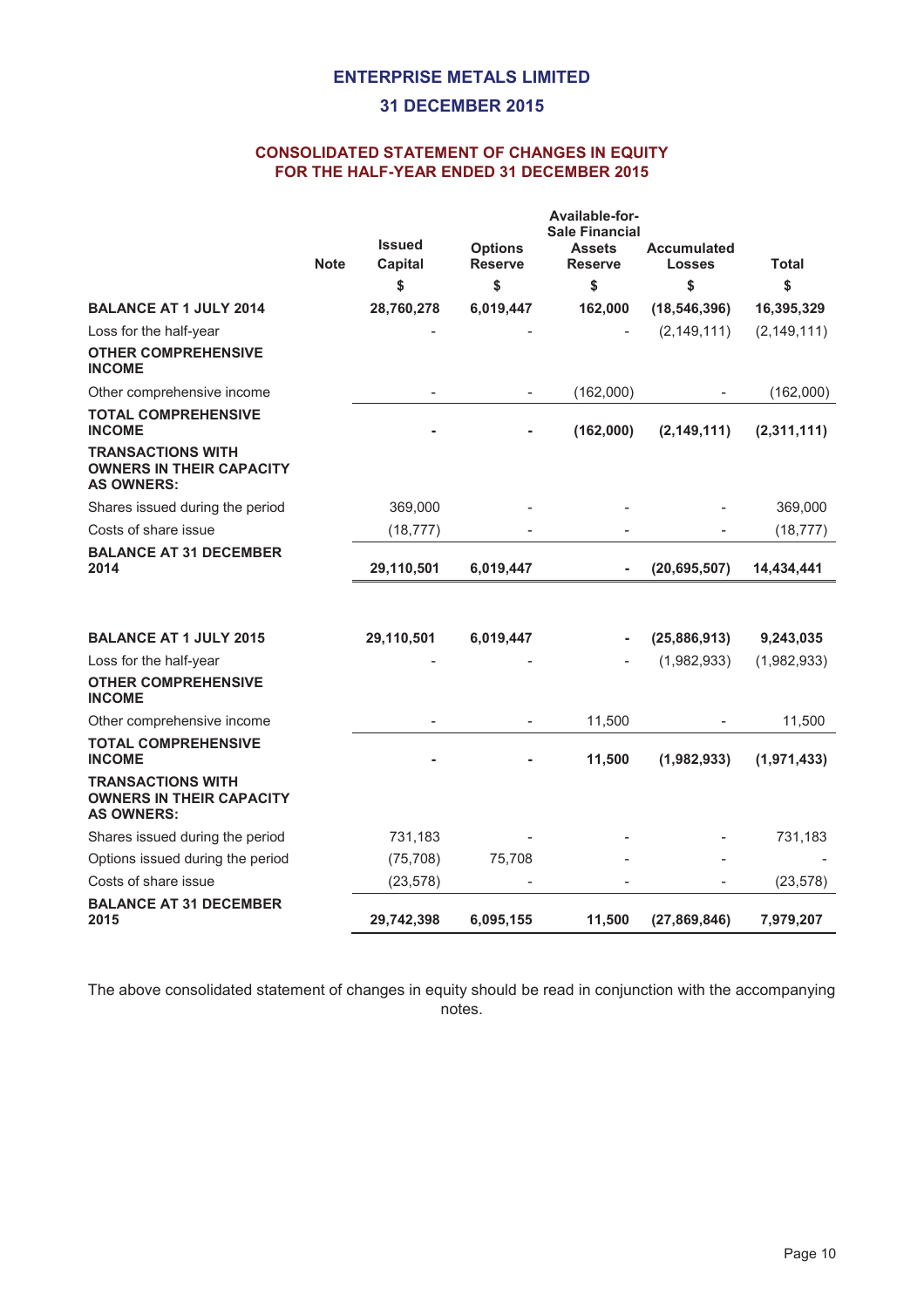#### **31 DECEMBER 2015**

#### **CONSOLIDATED STATEMENT OF CASH FLOWS FOR THE HALF-YEAR ENDED 31 DECEMBER 2015**

|                                                          | Half-year  |               |
|----------------------------------------------------------|------------|---------------|
|                                                          | 2015       | 2014          |
|                                                          | \$         | \$            |
| <b>CASH FLOWS FROM OPERATING ACTIVITIES</b>              |            |               |
| Interest received                                        | 5,667      | 13,904        |
| Other income                                             | 26,038     | 52,256        |
| Payments to suppliers and employees                      | (293, 463) | (456, 254)    |
| Net cash used in operating activities                    | (261, 758) | (390, 094)    |
| <b>CASH FLOWS FROM INVESTING ACTIVITIES</b>              |            |               |
| Payments for exploration and evaluation expenditure      | (413,208)  | (1,424,842)   |
| Proceeds from deposits expired                           |            | 60,000        |
| Net cash used in investing activities                    | (413, 208) | (1, 364, 842) |
| <b>CASH FLOWS FROM FINANCING ACTIVITIES</b>              |            |               |
| Proceeds from issue of ordinary shares                   | 650,000    | 369,000       |
| Payments of share issue transaction costs                | (23, 577)  | (54, 777)     |
| Net cash provided by financing activities                | 626,423    | 314,223       |
| Net (decrease)/increase in cash and cash equivalents     | (48, 543)  | (1,440,713)   |
| Cash and cash equivalents at the beginning of the period | 304,111    | 1,960,437     |
| CASH AND CASH EQUIVALENTS AT THE END OF THE PERIOD       | 255,568    | 519,724       |

The above consolidated statement of cash flows should be read in conjunction with the accompanying notes.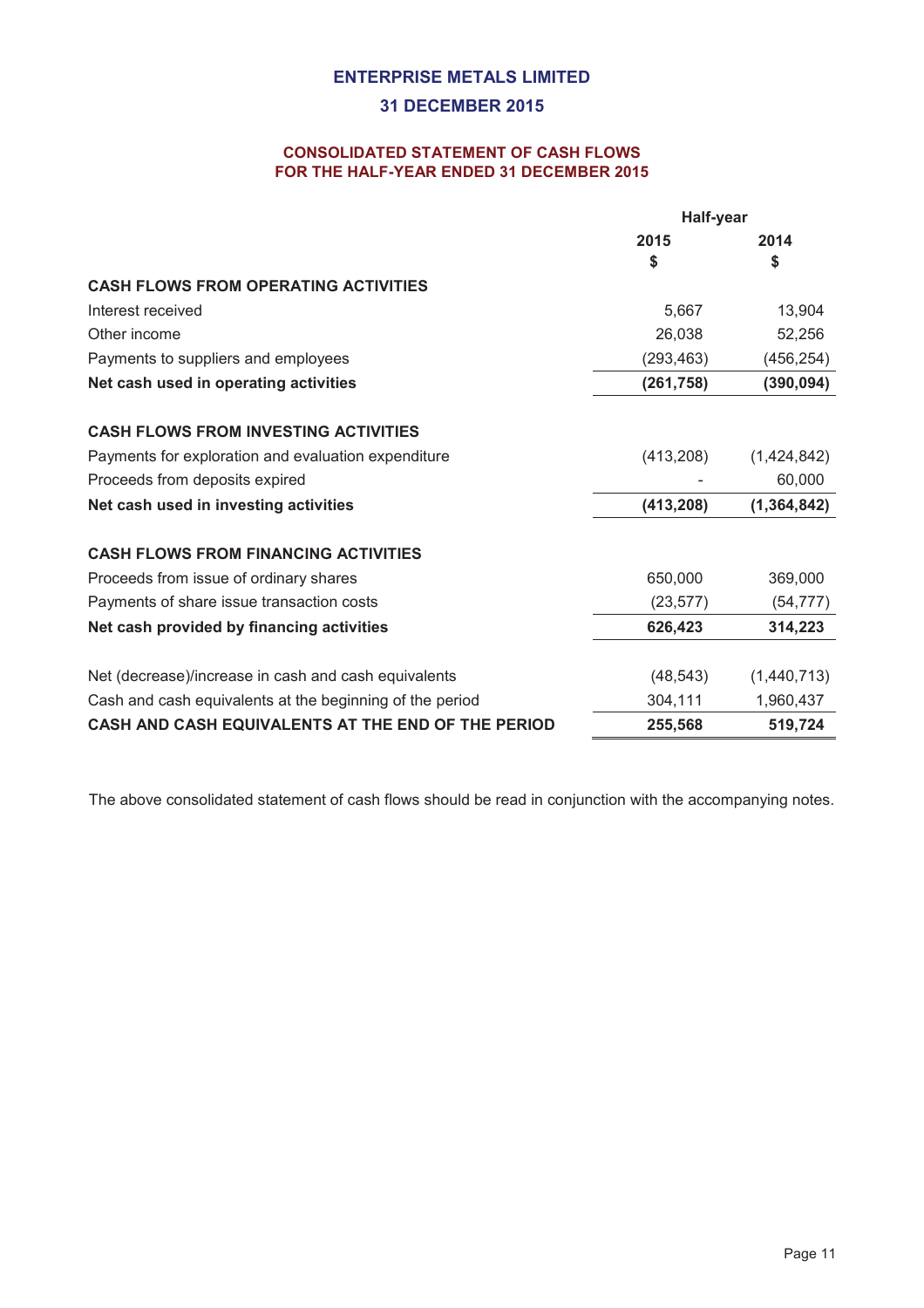#### **31 DECEMBER 2015**

#### **NOTES TO THE CONSOLIDATED FINANCIAL STATEMENTS**

#### **NOTE 1: BASIS OF PREPARATION OF THE HALF-YEAR FINANCIAL REPORT**

This consolidated interim financial report for the half-year reporting period ended 31 December 2015 has been prepared in accordance with Accounting Standard AASB 134 Interim Financial Reporting and the Corporations Act 2001.

This consolidated interim financial report does not include all the notes of the type normally included in an annual financial report. Accordingly, this report is to be read in conjunction with the annual report for the year ended 30 June 2015 and any public announcements made by Enterprise Metals Limited during the interim reporting period in accordance with the continuous disclosure requirements of the Corporations Act 2001.

The accounting policies adopted are consistent with those of the previous financial year and corresponding interim reporting period.

#### **Going Concern**

The financial statements have been prepared on a going concern basis which the Directors believe to be appropriate. The Directors are confident that the Group will be able to maintain sufficient levels of working capital to continue as a going concern and continue to pay its debts as and when they fall due.

For the period ended 31 December 2015, the Group incurred a loss before tax of \$1,982,933 (31 December 2014: loss of \$2,149,111) including a non-cash impairment charge relating to exploration expenditure of \$1,758,345 (31 December 2014: \$1,628,136). For the half year ended at 31 December 2015, the Group incurred net operating cash outflows of \$261,758 (31 December 2014: outflow of \$390,094)

The financial report has been prepared on the going concern basis, which contemplates continuity of normal business activities and realisation of assets and settlement of liabilities in the ordinary course of business.

The going concern of the Group is dependent upon it maintaining sufficient funds for its operations and commitments. The Directors continue to be focused on meeting the Group's business objectives and is mindful of the funding requirements to meet these objectives. The Directors consider the basis of going concern to be appropriate for the following reasons:

- Raising additional capital via capital raisings subsequent to the period end (Refer to note 9);
- The current cash of the Group relative to its fixed and discretionary commitments;
- The contingent nature of certain of the Groups' project expenditure commitments, which were \$694,000 at 31 December 2015 (30 June 2015: \$829,353);
- The ability of the Group to be receive rebates from research and development and other government grants;
- The underlying prospects for the Group to raise funds from the capital markets; and
- The fact that future exploration and evaluation expenditure are generally discretionary in nature (ie. at the discretion of the Directors having regard to an assessment of the progress of works undertaken to date and the prospects for the same). Subject to meeting certain expenditure commitments, further exploration activities may be slowed or suspended as part of the management of the Group's working capital. The Group also expects to be able to claim exemptions from expenditure for a number of the Group's areas of interest due to past expenditure.
- The directors have provided their support to the Group by undertaking to not call upon the company for payment of outstanding fees until the Group is in a position to repay.

Accordingly, the Directors believe that subject to prevailing equity market conditions, the Group will obtain sufficient funding to enable it to continue as a going concern and that it is appropriate to adopt that basis of accounting in the preparation of the financial report.

Should the Group be unable to undertake the initiatives disclosed above, there is a material uncertainty which may cast significant doubt as to whether or not the Group will be able to continue as a going concern and whether it will realise its assets and extinguish its liabilities in the normal course of business and at the amounts stated in the financial statements.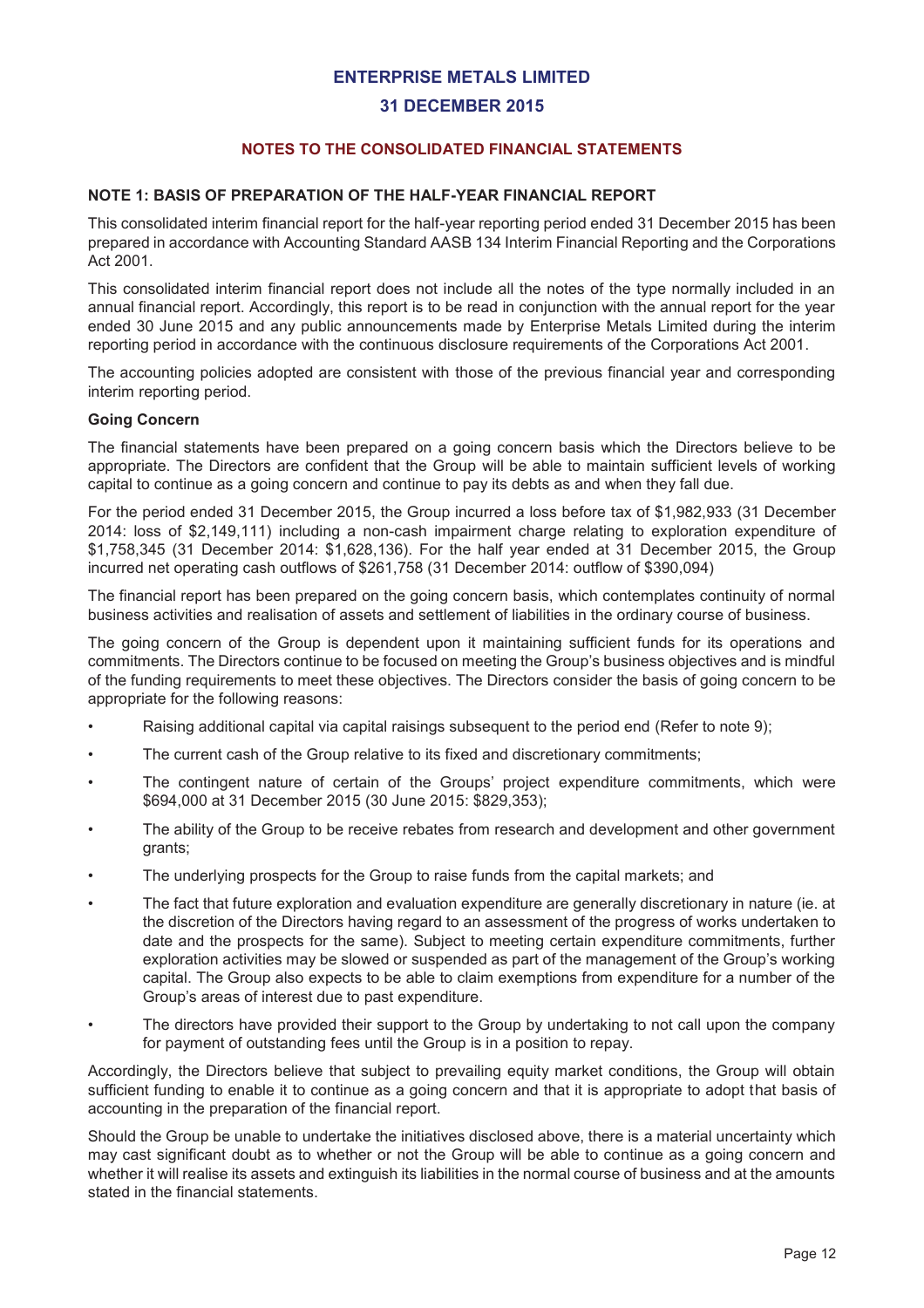#### **31 DECEMBER 2015**

#### **NOTES TO THE CONSOLIDATED FINANCIAL STATEMENTS**

#### **NOTE 1: BASIS OF PREPARATION OF THE HALF-YEAR FINANCIAL REPORT**

#### **Going Concern (continued)**

The financial statements do not include any adjustments relating to the recoverability and classification of recorded asset amounts nor to the amounts and classification of liabilities that might be necessary should the Group not continue as a going concern.

#### **New and amended standards adopted by the Group**

The Group has adopted all of the new and revised Standards and Interpretations issued by the Australia Accounting Standards Board (AASB) that are relevant to its operations and effective for the current half year reporting period. These include:

- · Amendments to Australian Accounting Standards Conceptual Framework, Materiality and Financial Instruments (Part C: Financial Instruments)
- · AASB 2014-1 Amendments to Australian Accounting Standards (Part E: Financial Instruments)
- · AASB 2014-8 Amendments to Australian Accounting Standards arising from AASB 9 (December 2014) – Application of AASB 9 (December 2009) and AASB 9 (December 2010)
- · AASB 2015-3 Amendments to Australian Accounting Standards arising from the Withdrawal of AASB 1031 Materiality
- · AASB 2015-4 Amendments to Australian Accounting Standards Financial Reporting Requirements for Australian Groups with a Foreign Parent

The adoption of all of the new and revised Standards and Interpretations has not resulted in any changes to the Group's accounting policies and has had no effect on the amounts reporting for the current or prior periods.

#### **Impact of standards issued but not yet applied by the Group**

There are no standards that are not yet effective and that are expected to have a material impact on the Group in the current or future reporting periods and on foreseeable future transactions. The Group has not early adopted any of the standards, interpretations or amendments that have been issued but are not yet effective.

#### **Comparatives**

When required by Accounting Standards, comparative figures have been adjusted to conform to changes in presentation for the current financial period.

#### **NOTE 2: SEGMENT INFORMATION**

The Directors have considered the requirements of AASB 8 – Operating Segments and the internal reports that are reviewed by the chief operating decision maker (the Board) in allocating resources and have concluded that at this time there are no separately identifiable segments.

The Group remains focused on mineral exploration over areas of interest solely in Western Australia.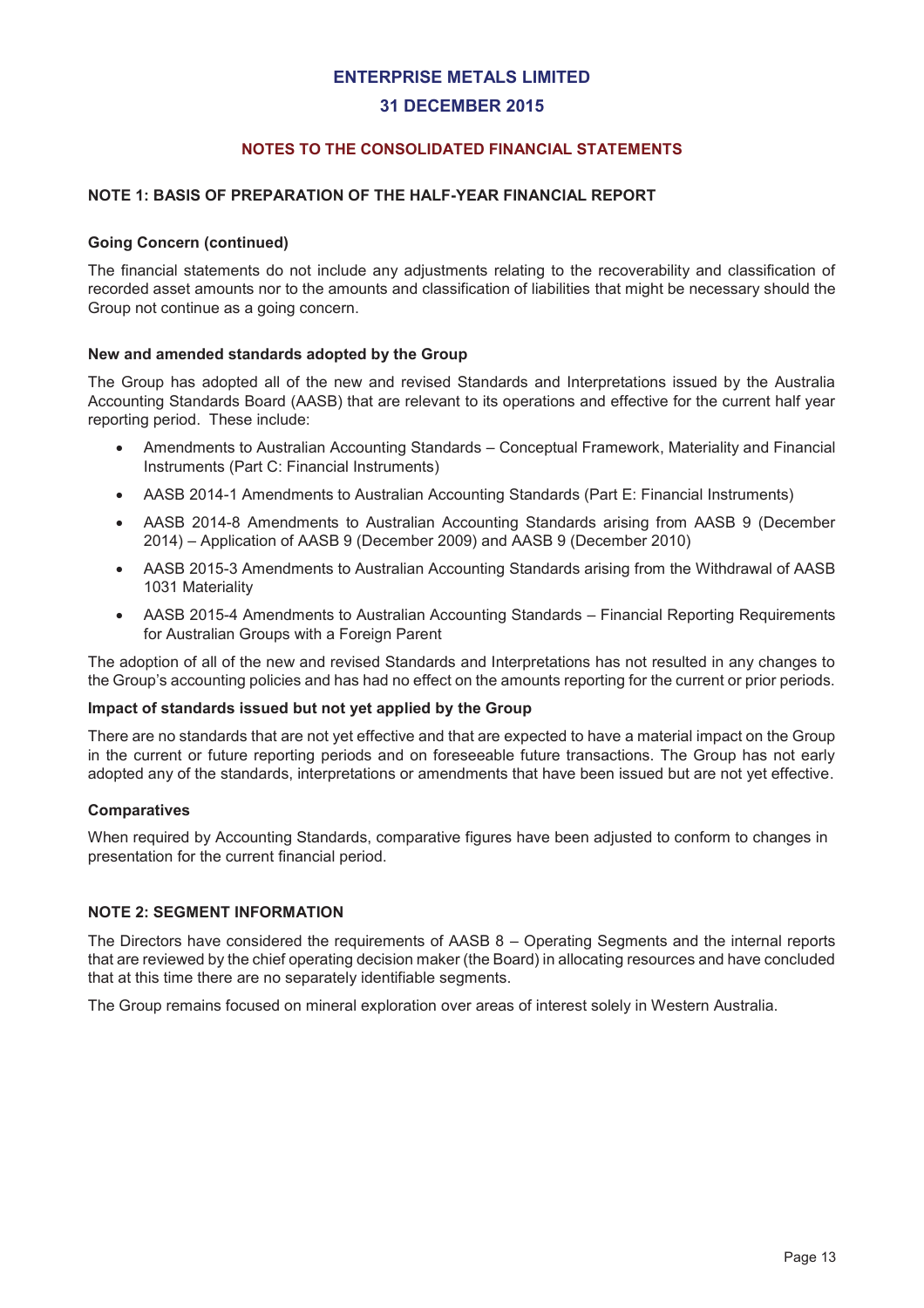#### **31 DECEMBER 2015**

#### **NOTES TO THE CONSOLIDATED FINANCIAL STATEMENTS**

#### **NOTE 3: EXPLORATION AND EVALUATION**

|                                 | 31 December |              |
|---------------------------------|-------------|--------------|
|                                 | 2015        | 30 June 2015 |
|                                 | <b>S</b>    | \$.          |
| Exploration and evaluation      | 7.467.802   | 8,665,764    |
| <b>Balance at end of period</b> | 7,467,802   | 8,665,764    |
|                                 |             |              |

|                                                |   | 31 December<br>2015 | 30 June 2015  |
|------------------------------------------------|---|---------------------|---------------|
|                                                |   | \$                  | \$            |
| <b>Balance at beginning of period</b>          |   | 8,641,918           | 14,203,319    |
| <b>Exploration expenditure</b>                 |   | 584.229             | 1,149,419     |
| Tenements sold to unrelated party              |   |                     | (400,000)     |
| Transfer to other assets                       | 4 |                     | (23, 846)     |
| Impairment of capitalised exploration expenses |   | (1,758,345)         | (6, 286, 974) |
| <b>Balance at end of period</b>                |   | 7,467,802           | 8,641,918     |

The Directors' assessment of the carrying amount for the Company's exploration properties was after consideration of prevailing market conditions; previous expenditure for exploration work carried out on the tenements; and the potential for mineralisation based on the Company's and independent geological reports. The ultimate value of these assets is dependent upon recoupment by commercial development or the sale of the whole or part of the Company's interests in these exploration properties for an amount at least equal to the carrying value. There may exist on the Company's exploration properties, areas subject to claim under Native Title or containing sacred sites or sites of significance to Aboriginal people. As a result, the Company's exploration properties or areas within the tenements may be subject to exploration and mining restrictions.

During the current period impairment of \$1,758,345 (30 June 2014: \$6,286,974) was recognised due to the surrender of tenements.

#### **NOTE 4: OTHER ASSETS**

|                                 | 31 December |              |
|---------------------------------|-------------|--------------|
|                                 | 2015        | 30 June 2015 |
|                                 | -SS         |              |
| Prepaid tenement rent           | 32.613      | 23,846       |
| <b>Balance at end of period</b> | 32,613      | 23,846       |

The above amounts relate to prepaid application fees for tenements which have not yet been granted to the Company.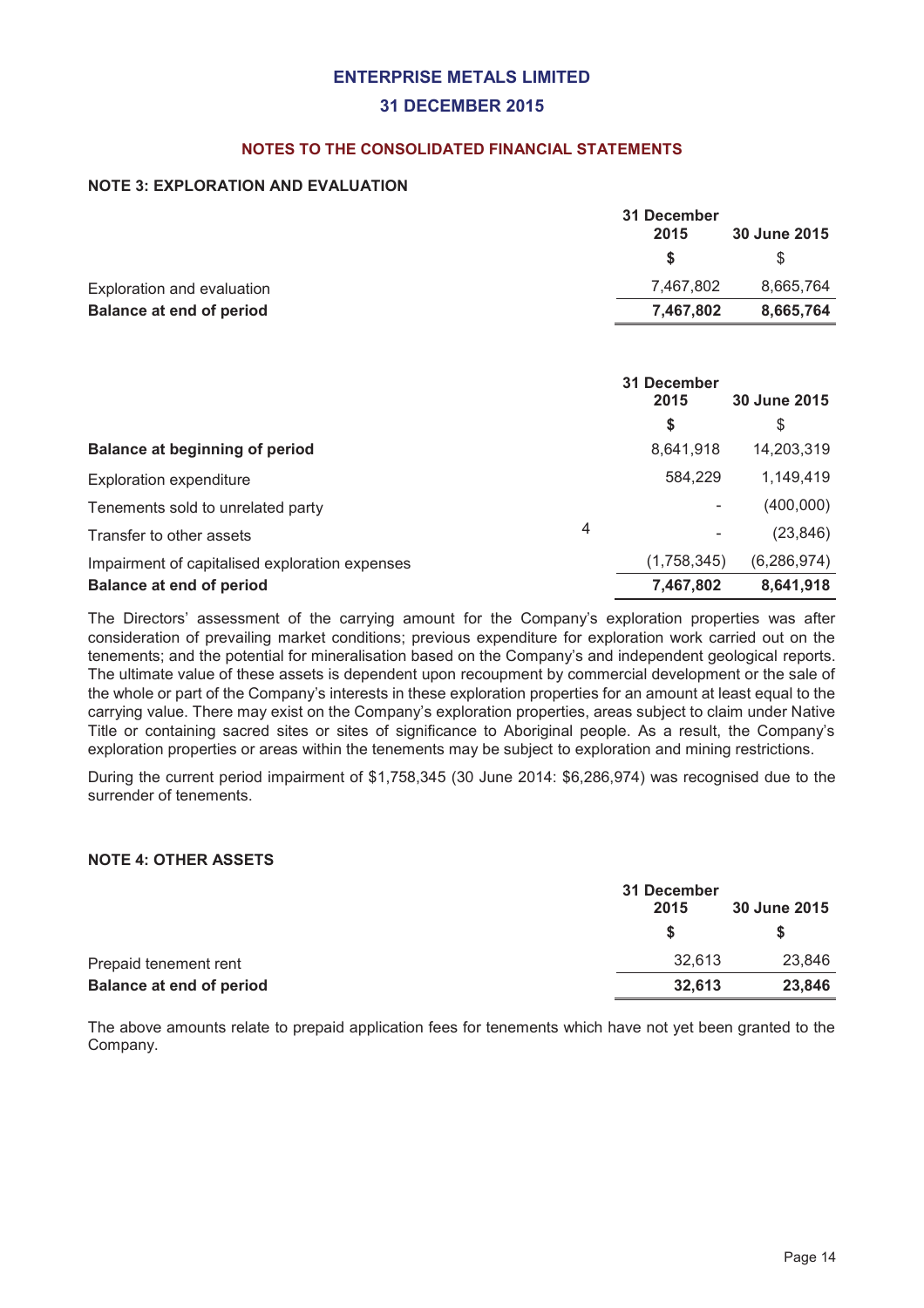#### **31 DECEMBER 2015**

#### **NOTES TO THE CONSOLIDATED FINANCIAL STATEMENTS**

#### **NOTE 5: ISSUED CAPITAL**

|                                                                    |                       |                                       | 31 December<br>2015<br>\$        | 30 June<br>2015<br>\$ |
|--------------------------------------------------------------------|-----------------------|---------------------------------------|----------------------------------|-----------------------|
| 296,745,104 (30 June 2015: 274,508,276) Fully paid ordinary shares |                       |                                       | 29,742,398                       | 29,110,501            |
|                                                                    | 2015<br><b>Shares</b> | 31 December 31 December<br>2015<br>\$ | 30 June<br>2015<br><b>Shares</b> | 30 June<br>2015<br>\$ |
| <b>Balance at beginning of period</b>                              | 274,508,276           | 29,110,501                            | 265,595,776                      | 28,760,278            |
| Issues of ordinary shares during the half-year                     |                       |                                       |                                  |                       |
| 20,176,971 shares at \$0.033 on 11 August 2015                     | 20,176,971            | 665,840                               |                                  |                       |
| 1,916,666 shares at \$0.032 on 9 December 2015                     | 1,916,666             | 61,333                                |                                  |                       |
| 143,191 shares at \$0.028 on 9 December 2015                       | 143,191               | 4,009                                 |                                  |                       |
| 312,500 shares at \$0.08 on 6 October 2014                         |                       |                                       | 312,500                          | 25,000                |
| 8,600,000 shares at \$0.04 on 24 December 2014                     |                       |                                       | 8,600,000                        | 344,000               |
| Share issue costs                                                  |                       | (99, 285)                             |                                  | (18, 777)             |
|                                                                    | 296,745,104           |                                       | 29,742,398 274,508,276           | 29,110,501            |

Refer to note 8 for share issues to Directors and related parties.

| 2015<br><b>Number</b>    | 30 June<br>2015<br><b>Number</b> |
|--------------------------|----------------------------------|
| 36,262,500               | 72,575,000                       |
|                          |                                  |
| 2,000,000                |                                  |
|                          |                                  |
| -                        | (312,500)                        |
|                          |                                  |
| $\overline{\phantom{a}}$ | (36,000,000)                     |
| (7,600,000)              |                                  |
| 30,662,500               | 36,262,500                       |
|                          | 31 December                      |

The total fair value of the options issued during the period is \$75,708, which has been treated as capital raising costs for the period. The options issued during the reporting period were valued using the Black-Scholes option valuation methodology with the following inputs:

| <b>Date Granted</b> | Number of<br><b>Options</b> | <b>Exercise</b><br>Price | <b>Expiry Date</b> | <b>Risk Free</b><br>Rate | <b>Volatility</b> | <b>Total Option</b><br>Value (1) |
|---------------------|-----------------------------|--------------------------|--------------------|--------------------------|-------------------|----------------------------------|
| 10 August 2015      | 2.000.000                   | 5 cents                  | 10 August 2017     | 3.64%                    | 162%              | 3.7 cents                        |

(1) Volatility was based on historical price information.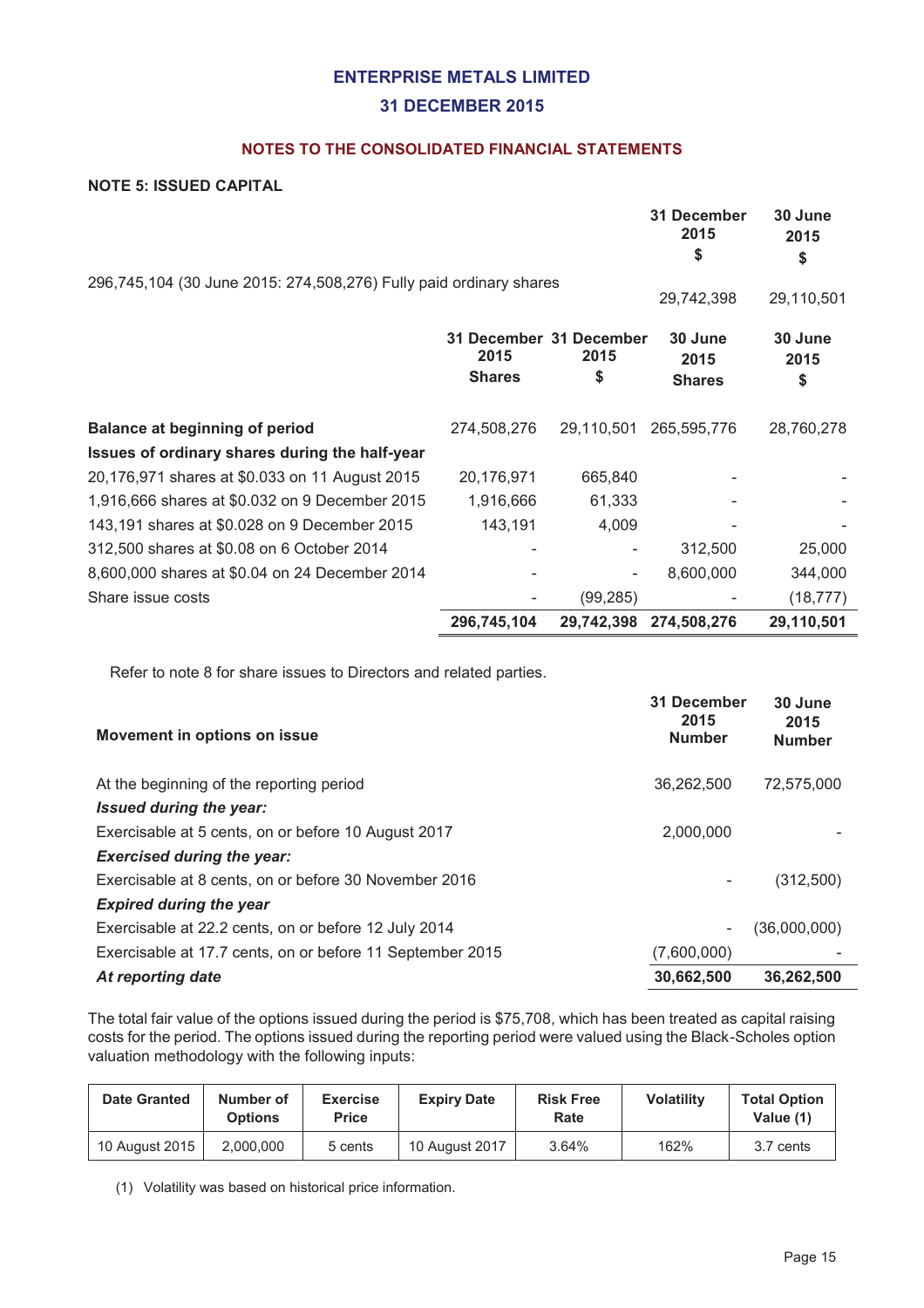#### **NOTES TO THE CONSOLIDATED FINANCIAL STATEMENTS**

#### **NOTE 6: CONTINGENCIES**

The Company has no contingencies in place at the reporting date.

#### **NOTE 7: FAIR VALUE**

#### **Fair value hierarchy**

AASB 13 requires disclosure of fair value measurements by level of the fair value hierarchy, as follows:

- · Level 1: quoted prices (unadjusted) in active markets for identical assets or liabilities;
- Level 2: inputs other than quoted prices included within Level 1 that are observable for the asset or liability, either directly (ie as prices) or indirectly (ie derived from prices); and
- · Level 3: inputs for the asset or liability that is not based on observable market data (unobservable inputs).

The Group's financial assets are measured using level 1 inputs and are recognised at fair value based on listed market prices for the shares held at 31 December 2015. There has been no change to this methodology (apart from changes in quote prices at balance dates) from 30 June 2015.

#### **NOTE 8: RELATED PARTY TRANSACTIONS**

On 9 December 2015 Enterprise Metals Limited issued 1,500,000 fully paid ordinary shares to Director Dr Trench and a nominee of Dr Wang in lieu of 50% of outstanding Directors' fees for the period 1 January 2015 to 31 December 2015.

#### **NOTE 9: SUBSEQUENT EVENTS**

On 17 February 2016, the Company announced to the ASX that the Company was offering to eligible shareholders new ENT shares at an issue price of \$0.018 per new ENT share by way of a Shareholder Purchase Plan (SPP) to raise up to \$500,000, this represents an approximately 20% discount to the 20 day VWAP of ENT shares. On 9 March 2016 the SPP was extended to the 21 March 2016 to provide additional time to shareholders to apply for shares under the plan. The SPP is progressing well with funds raised to be applied towards exploration work at the Company's exploration projects, including ground EM surveying at the Ruby Prospect at Doolgunna, to be followed by drill testing where appropriate, and to cover the costs of the capital raising and provide working capital.

In addition to the funds raised via the SPP, the Company's major shareholder, SinoTech (Hong Kong) Corporation Limited ("SinoTech") has accepted an offer to take up a placement of 5.555 million fully paid ordinary shares in Enterprise (under the Company's available ASX Listing Rule 15% capacity) also at \$0.018 per share raising a total of \$100,000. SinoTech has confirmed that it will not be participating in the SPP.

No other matter or circumstance has arisen since 31 December 2015, which has significantly affected, or may significantly affect the operations of the Group, the result of those operations, or the state of affairs of the Group in subsequent financial years.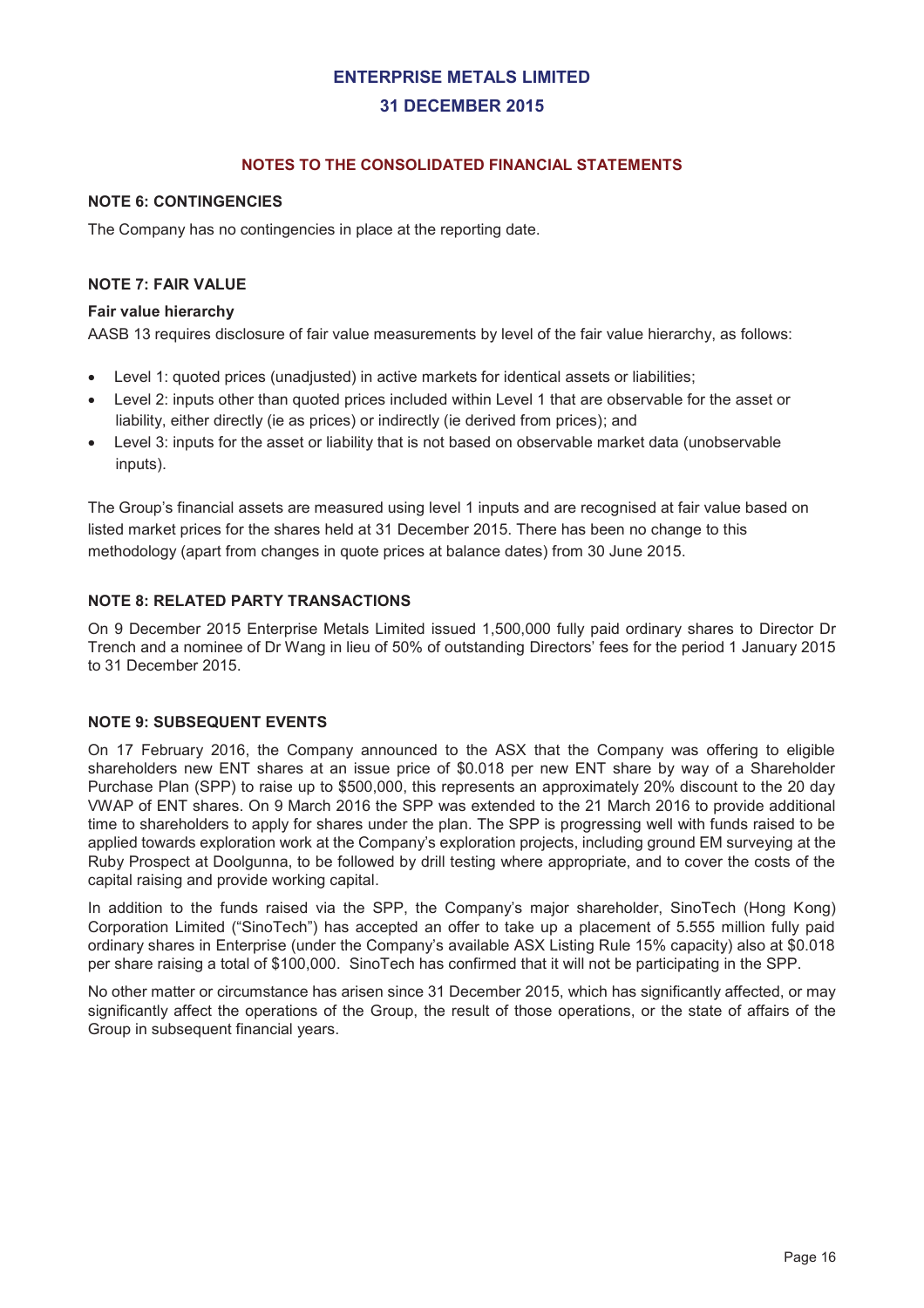## **31 DECEMBER 2015**

#### **DIRECTORS' DECLARATION**

In the Directors' opinion:

- 1. the financial statements and notes set out on pages 8 to 17 are in accordance with the *Corporations Act 2001*, including:
	- (a) complying with AASB 134: Interim Financial Reporting, the *Corporations Regulations 2001* and other mandatory professional reporting requirements; and
	- (b) giving a true and fair view of the consolidated entity's financial position as at 31 December 2015 and of its performance for the half-year ended on that date; and
- 2. there are reasonable grounds to believe that Enterprise Metals Limited will be able to pay its debts as and when they become due and payable.

This declaration is made in accordance with a resolution of the Directors.

DM Ryan.

**Dermot Ryan** Managing Director

Perth, 15 March 2016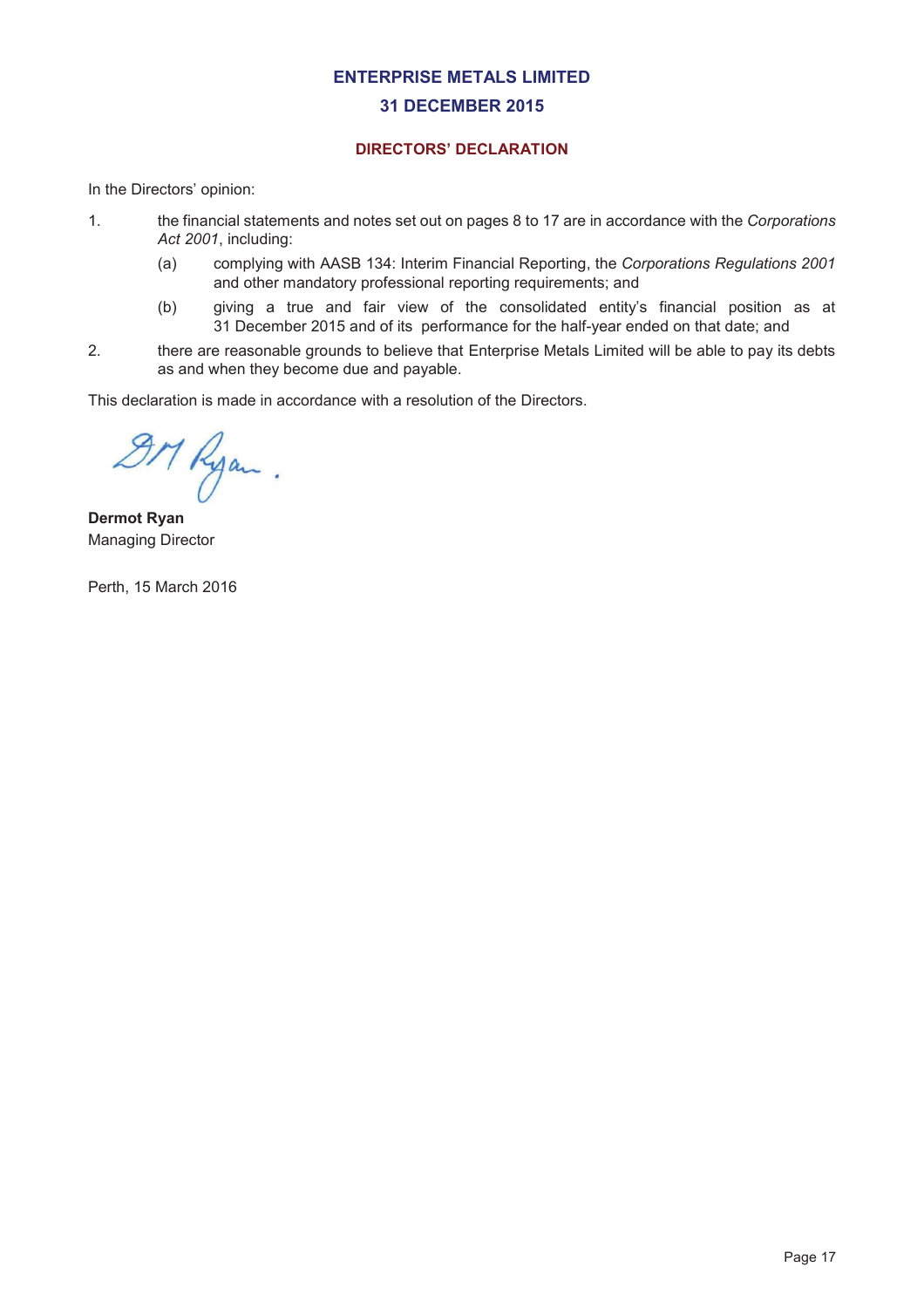

Level 1 10 Kings Park Road West Perth WA 6005

Correspondence to: PO Box 570 West Perth WA 6872

**T** +61 8 9480 2000 **F** +61 8 9322 7787 **E** info.wa@au.gt.com **W** www.grantthornton.com.au

#### Independent Auditor's Review Report To the Members of Enterprise Metals Limited

We have reviewed the accompanying half-year financial report of Enterprise Metals Limited ("the Company"), which comprises the consolidated financial statements being the consolidated statement of financial position as at 31 December 2015, and the consolidated statement of profit or loss and other comprehensive income, consolidated statement of changes in equity and consolidated statement of cash flows for the half-year ended on that date, notes comprising a statement or description of accounting policies, other explanatory information and the directors' declaration of the consolidated entity, comprising both the Company and the entities it controlled at the half-year's end or from time to time during the half-year.

#### Directors' responsibility for the half-year financial report

The directors of Enterprise Metals Limited are responsible for the preparation of the halfyear financial report that gives a true and fair view in accordance with Australian Accounting Standards and the Corporations Act 2001 and for such controls as the directors determine is necessary to enable the preparation of the half-year financial report that is free from material misstatement, whether due to fraud or error.

#### Auditor's responsibility

Our responsibility is to express a conclusion on the consolidated half-year financial report based on our review. We conducted our review in accordance with the Auditing Standard on Review Engagements ASRE 2410 Review of a Financial Report Performed by the Independent Auditor of the Entity, in order to state whether, on the basis of the procedures described, we have become aware of any matter that makes us believe that the half-year financial report is not in accordance with the Corporations Act 2001: including giving a true and fair view of the consolidated entity's financial position as at 31 December 2015 and its performance for the half-year ended on that date; and complying with Accounting Standard AASB 134 Interim Financial Reporting and the Corporations Regulations 2001. As the auditor of Enterprise Metals Limited, ASRE 2410 requires that we comply with the ethical requirements relevant to the audit of the annual financial report.

Grant Thornton Audit Pty Ltd ACN 130 913 594 a subsidiary or related entity of Grant Thornton Australia Ltd ABN 41 127 556 389

'Grant Thornton' refers to the brand under which the Grant Thornton member firms provide assurance, tax and advisory services to their clients and/or refers to one or more member firms, as the context requires. Grant Thomton Australia Ltd is a member firm of Grant Thomton International Ltd (GTIL). GTIL and the member firms are not a worldwide partnership. GTIL and each member firm<br>is a separate legal entity. Ser are not liable for one another's acts or omissions. In the Australian context only, the use of the term 'Grant Thornton' may refer to Grant Thornton Australia Limited ABN 41 127 556 389 and its<br>Australian subsidiaries and

Liability limited by a scheme approved under Professional Standards Legislation. Liability is limited in those States where a current scheme applies.